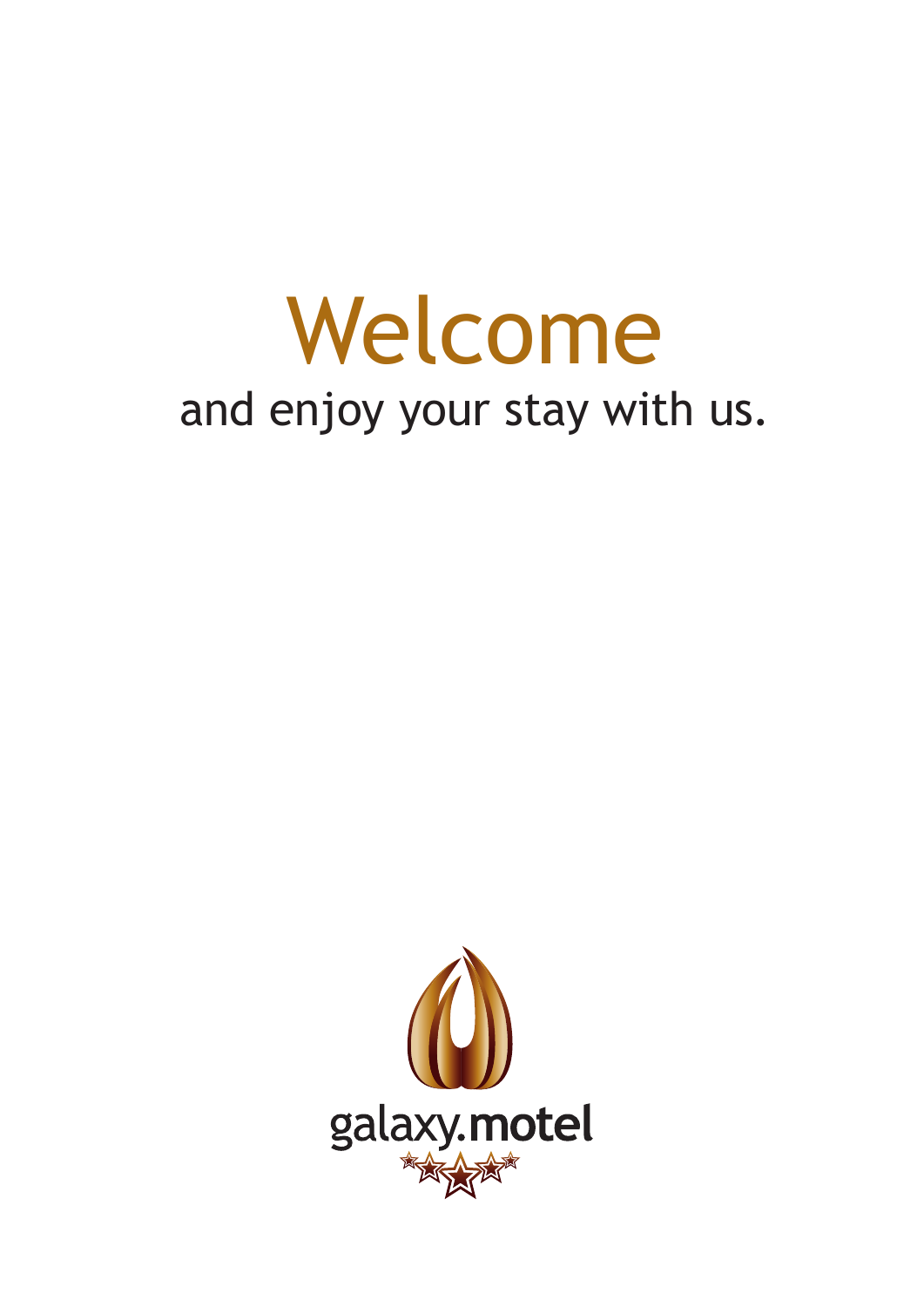# Service Directory

 $\overline{\phantom{a}}$ 

| <b>RECEPTION</b><br><b>Office Hours</b>                                                                                                 |                               |                                                                                                                             |                |  |
|-----------------------------------------------------------------------------------------------------------------------------------------|-------------------------------|-----------------------------------------------------------------------------------------------------------------------------|----------------|--|
|                                                                                                                                         |                               |                                                                                                                             | 299            |  |
|                                                                                                                                         | Mon-Fri<br>Saturday<br>Sunday | $6.30am - 10.30pm$<br>$7.00am - 10.30pm$<br>$7.00am - 9.00pm$                                                               |                |  |
| <b>After Hours</b>                                                                                                                      |                               | 10.30pm - 6.30am Dial 0400 224 102 for assistance                                                                           |                |  |
| Check in<br>Check out                                                                                                                   | 2pm<br>10am                   |                                                                                                                             |                |  |
| <b>EMERGENCY</b>                                                                                                                        |                               |                                                                                                                             | 000            |  |
| <b>GOSFORD HOSPITAL</b>                                                                                                                 |                               |                                                                                                                             | 0 43 202 111   |  |
| <b>TAXI</b>                                                                                                                             |                               |                                                                                                                             | 0 131 008      |  |
| <b>CAR RENTALS</b>                                                                                                                      |                               |                                                                                                                             |                |  |
| Avis                                                                                                                                    |                               |                                                                                                                             | 0 43 232 222   |  |
| <b>Budget</b>                                                                                                                           |                               |                                                                                                                             | 0 13 27 27     |  |
| <b>VIP Limousines</b>                                                                                                                   |                               |                                                                                                                             | 043 344 044    |  |
| Hertz                                                                                                                                   |                               |                                                                                                                             | 0 13 30 39     |  |
| <b>AIRPORT SHUTTLES</b>                                                                                                                 |                               |                                                                                                                             |                |  |
| <b>Aussie Shuttles</b>                                                                                                                  |                               |                                                                                                                             | 0 1300 130 557 |  |
| <b>LOCAL BUSES</b>                                                                                                                      |                               |                                                                                                                             |                |  |
| Bus stop adjacent to the club on the Central Coast Highway.<br>Buses pass approximately every 25 minutes or every hour on the weekends. |                               |                                                                                                                             |                |  |
| <b>WIFI CONNECTION</b>                                                                                                                  |                               |                                                                                                                             |                |  |
|                                                                                                                                         |                               | Free WIFI is one of the benefits of Gosford RSL membership.<br>The WIFI is an open network and does not require a password. |                |  |
| <b>BREAKFAST</b>                                                                                                                        |                               |                                                                                                                             |                |  |
| to the Motel Reception by 9pm the night before.                                                                                         |                               | If you would like to order breakfast simply complete the menu requirements slip and deliver                                 |                |  |
| contact Motel Reception for Set Menu details.                                                                                           |                               | For those who have ordered the \$17 Breakfast on booking please see the Set Menu or                                         |                |  |
|                                                                                                                                         |                               | <b>GOSFORD RSL CLUB BRASSERIE HOURS</b>                                                                                     |                |  |
| Lunch                                                                                                                                   | Mon-Fri<br>Sat & Sun          | $11.30am - 2.00pm$<br>$11.30am - 2.30pm$                                                                                    |                |  |
| Dinner                                                                                                                                  | $Sun - Thus$<br>Fri & Sat     | $5.30 \text{pm} - 8.30 \text{pm}$<br>$5.30 \text{pm} - 9.00 \text{pm}$                                                      |                |  |
| <b>BANKING</b>                                                                                                                          |                               |                                                                                                                             |                |  |
| ATM located in the foyer of the Gosford RSL Club.                                                                                       |                               |                                                                                                                             |                |  |

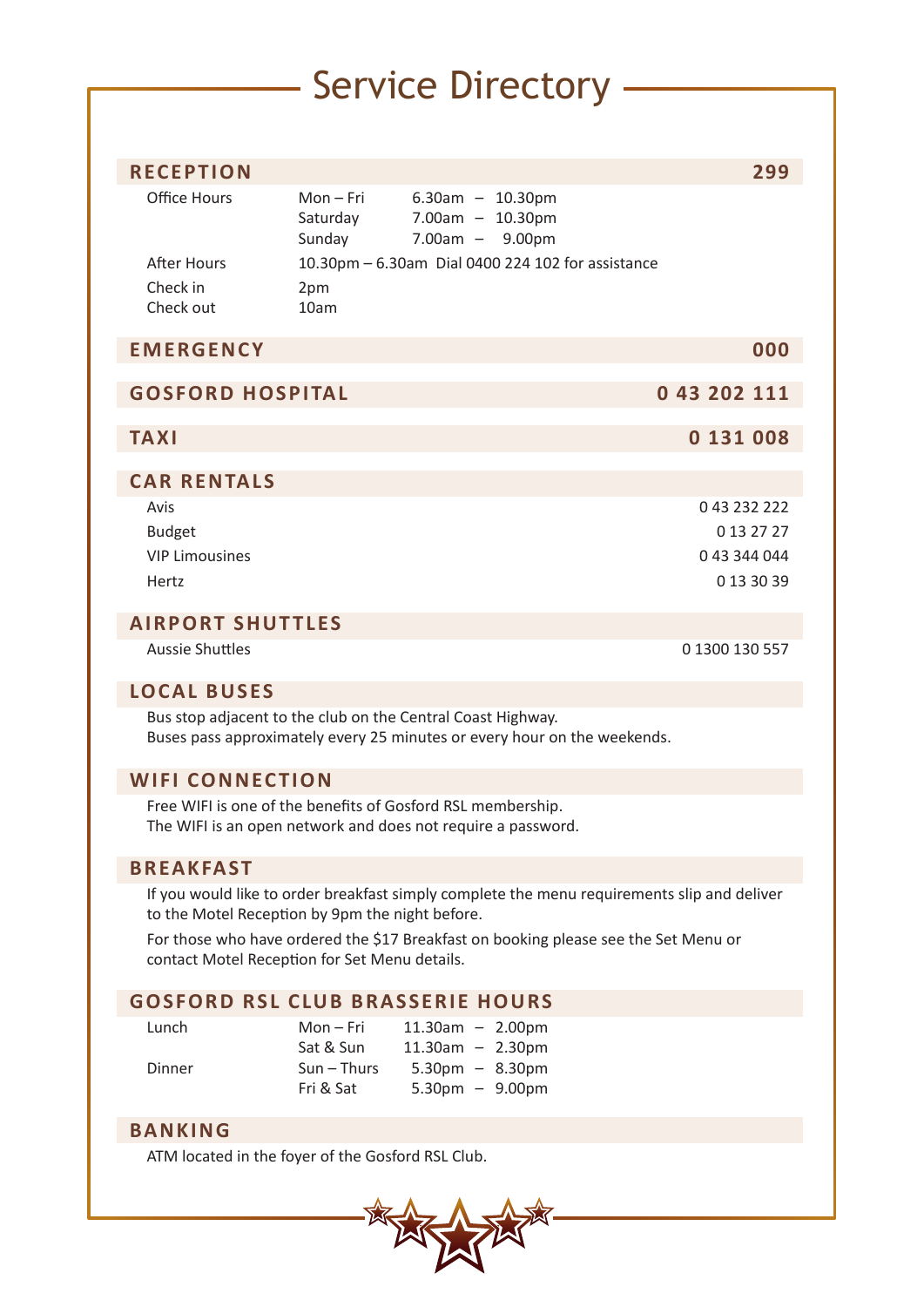# Service Directory

# **ROOM CHARGE FACILITIES**

We offer the facilities to charge items purchased at Gosford RSL Club and at the Motel Reception Centre back to your room during your stay.

Whether purchasing from the Bistro, Cafe, Gosford RSL Bottle Shop, The Galaxy Reception Centre or even Room Service you could have your purchases charged back to your room. These facilities may be charged to your Credit Account until departure where you finalise your account. Your accommodation component will be charged on arrival and finalised on departure.

# **KEY CARDS**

If you have received a membership key card, you are not required to return the card on departure. Please retain as your club membership is valid to the end of the year. If you have a non membership key card, please return to reception on departure.

#### **BUSINESS REQUIREMENTS**

Free WIFI available in all rooms.

Photocopying available at Motel Reception (charges apply).

# **BBQ FACILITIES**

Located in the pool area at the rear of the Motel are BBQ Facilities for our guests to utilise. Cooking utensils are available to you through the Motel Reception. Crockery and cutlery are located in your kitchenette cupboard.

## **HEATED POOL, SPA AND SAUNA**

Open daily from 8am to 9.30pm. For towels please contact the Motel Reception.

# **LOSS OR DAMAGE**

See "Inn Keepers Act" on the rear of entry door.

## **DRY CLEANING**

Same day service. Items to be left at reception by 9am (charges apply). Please Note: Service not available on weekends.

# **PILLOWS AND BLANKETS**

Extra pillows and blankets are kept in the wardrobe.

## **PETS**

Are strictly prohibited.

## **SHOPPING HOURS**

Coles Supermarket at West Gosford Centre 4324 5622

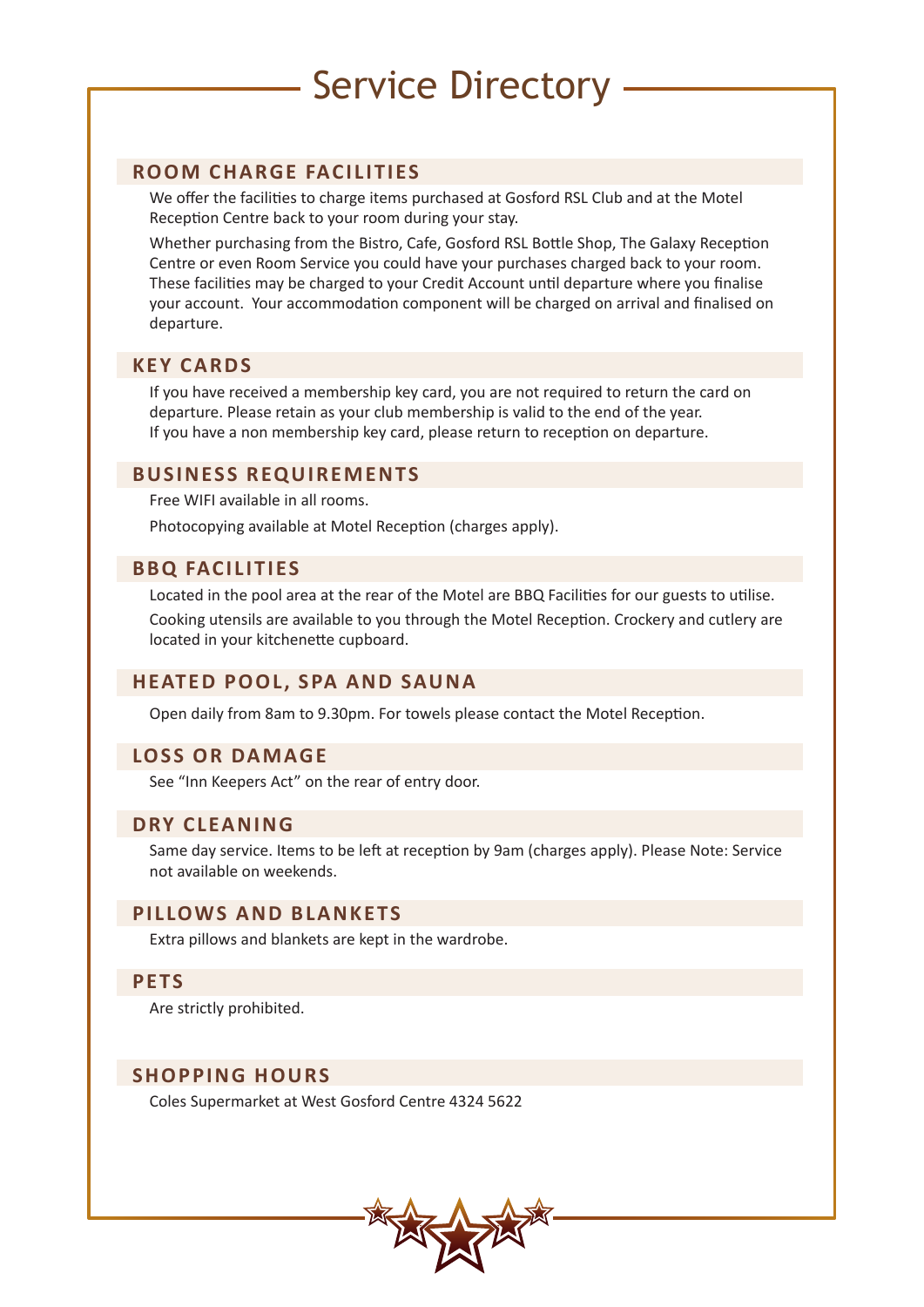# Service Directory

# **FOOD COOKING/REHEATING**

A microwave is available in your room for you convenience. Please refer to the "How to Use" Instruction Guide section of this folder.

#### **LAUNDRY**

The Guest Laundry is located between Rooms 33 and 34 on the first floor. If accessing the Guest Laundry from the ground floor you can use the stairwell between Rooms 8 and 9 for easy access.

The dryer and washing machine operate with \$1 and \$2 coins.

## **WASHING POWDER**

Washing power sachets are available at Reception for \$1 per sachet.

## **NOISE**

We like to ensure our guests enjoy a good nights rest. If you find guests in other rooms are causing a disturbance after 11pm, please contact Security on 0400 224 102. Should the behavior continue the offending guest will be asked to vacate the premises.

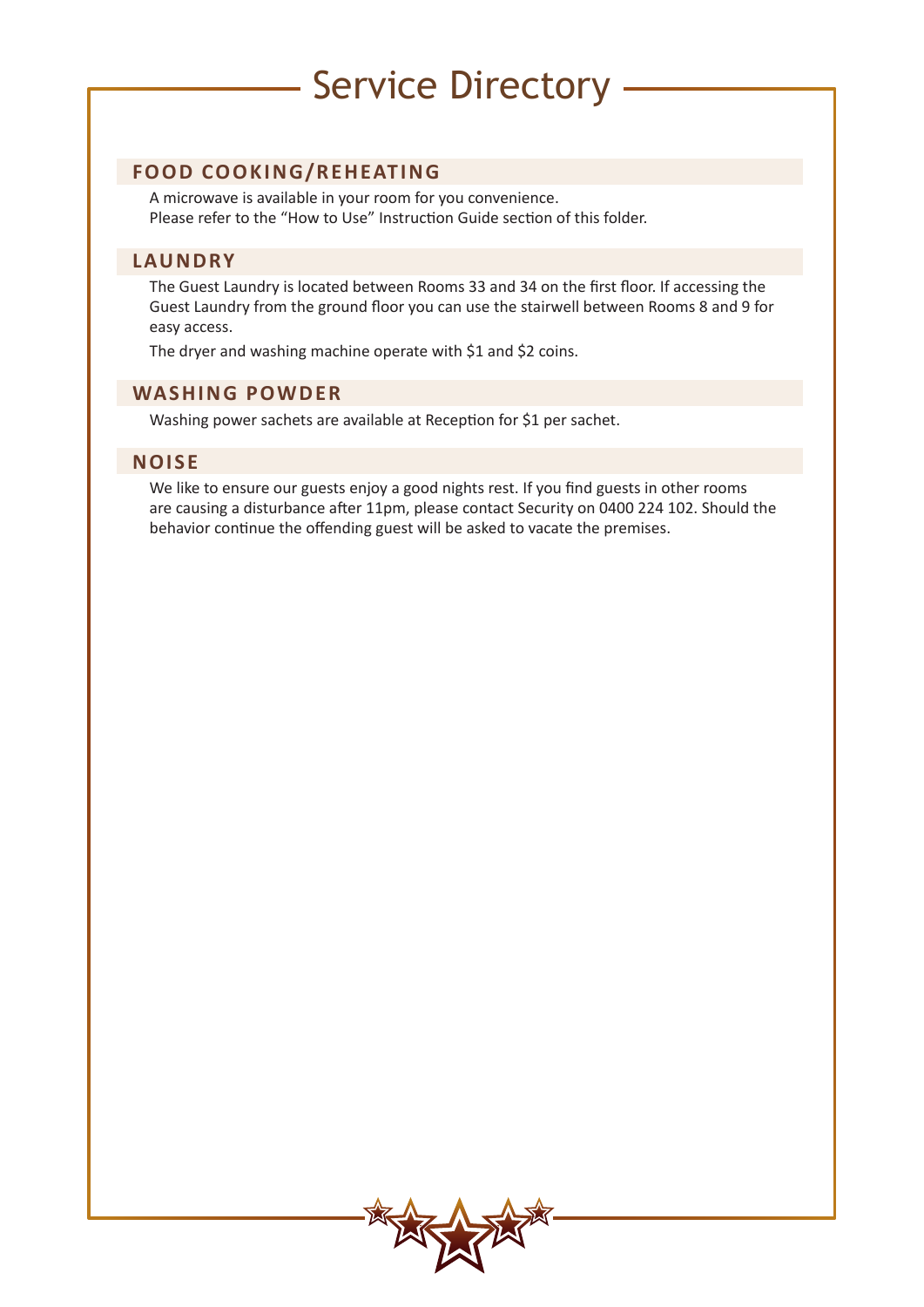# Instructions for Appliances

# **MICROWAVE OVEN**

#### **Cooking / Reheating**

- Step 1 Place the food in the centre of turntable and close the door.
- Step 2 Select the appropriate power level by pressing the Power Level Button repeatedly to select either high, medium high, medium, medium low, defrost of low/keep warm.
- Step 3 Select cooking time by pressing the 10 min, 1 min and 10s buttons.
- Step 4 Press the Start/30s button.
- Note To stop or cancel cooking time press Stop/Cancel button and repeat steps 2 onward.

#### **Stopping during Cooking / Reheating**

To stop temporarily open the door. To resume again close the door and press the Start/30s button. To stop completely press the Stop/Cancel button.

#### **Adjusting Cooking Time whilst cooking**

Press Start/30s button for every 30 seconds of time you want added to the cooking time.

# **AIR CONDITIONER**

#### **Cool, Heat and Fan**

- Step 1 Push or button to set desired room temperature. When cooling the most appropriate temperature setting would be 21°C or above and when heating the most appropriate temperature setting would be 28°C or below.
- Step 2 Push the Fan button to select fan mode of Auto, High or Low.
- Step 3 Push the On/Off button (push again to stop).

#### **To set to Dry or Auto**

- Step 1 Push the Mode to select dry or auto.
- Step 2 Push or to set desired temperature (from 21°C to 28°C for dry).
- Step 3 Push the On/Off button to start (push again to stop).

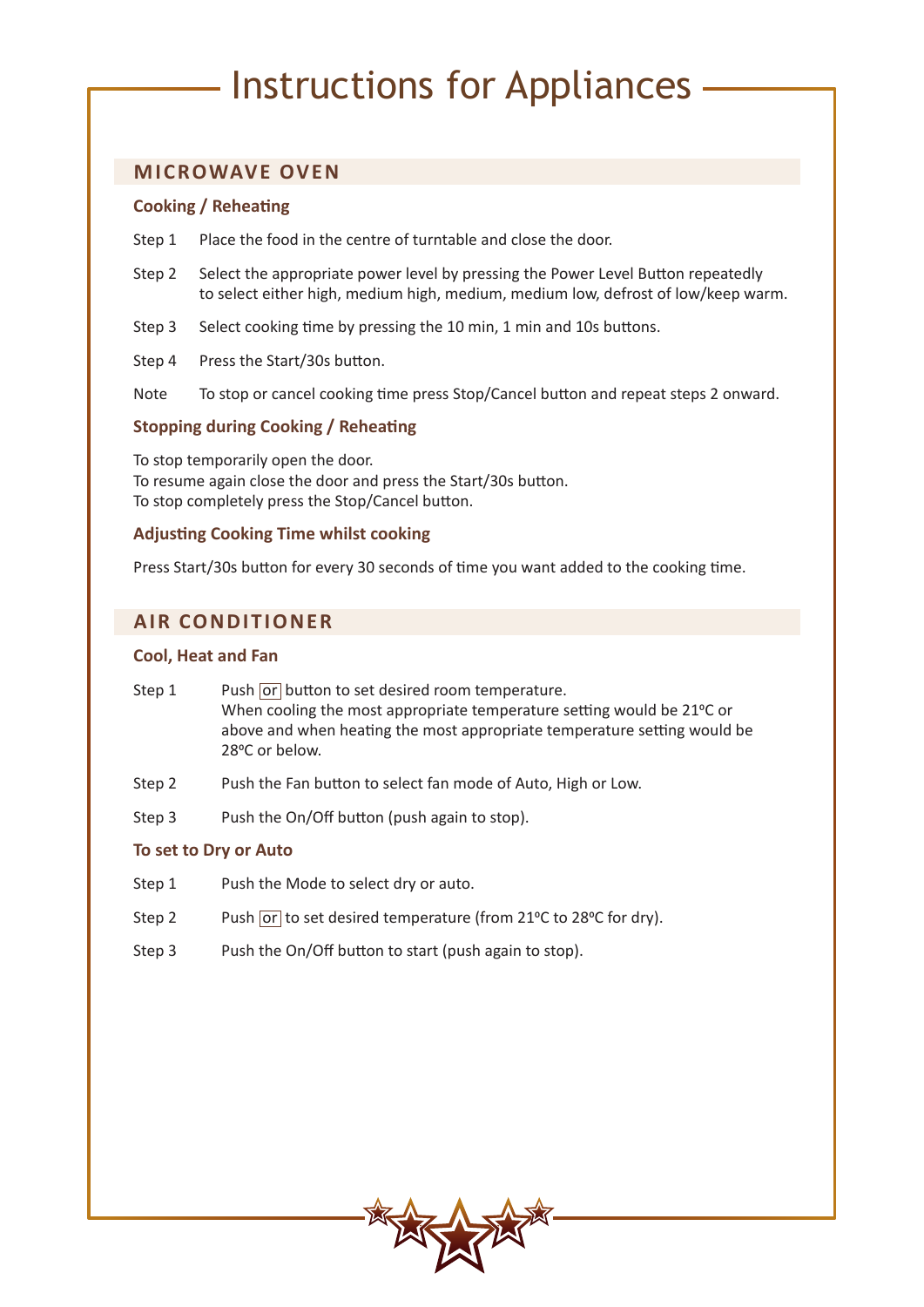# **FREE WIFI INTERNET CONNECTION**

Guests must provide their own equipment with wireless capability.

Service reliability or availability is not guaranteed and maybe withdrawn entirely at any time without warning.

Policies

Galaxy Motel staff cannot provide support for guests' equipment or technical support in any other capacity.

Galaxy Motel takes no responsibility for any damage to guest's equipment as a result of using the Galaxy Wi-Fi. Including but not limited to viruses, spyware, identity theft, or even hardware failure.

Galaxy Motel takes no responsibility for the content accessed.

Accessing content deemed illegal or inappropriate will result in immediate disconnection.

Galaxy guests assume all responsibility for any costs incurred whilst online, including purchases.

# **OUR CHILDREN POLICY**

The Gosford RSL Club and Galaxy Motel Children's policy requires children to be accompanied by an adult at all time.

This applies to Motel Rooms, the Pool Area and adjacent grounds.

Children are welcome at the Gosford RSL Club in unrestricted areas and the play area when accompanied by an adult.

Mini Mania play area is free and open daily for children of all ages. This indoor play area has a ball pitt, climbing frame as well as a games room with arcade games and x box's.

#### **Children must be supervised at all times.**

# **OUR NON-SMOKING & DESIGNATED SMOKING AREAS POLICY**

This Policy is enforced to provide all guests, with the safest and most comfortable environment whilst permitting those guests who wish to smoke the manner in which to do so.

Smoking will be permitted on the balcony of the five designated smoking rooms.

Smoking will be permitted on the reserve at the rear of the pool area.

#### **A cleaning fee of \$100 will be applied to guests who utilise non smoking areas for smoking.**

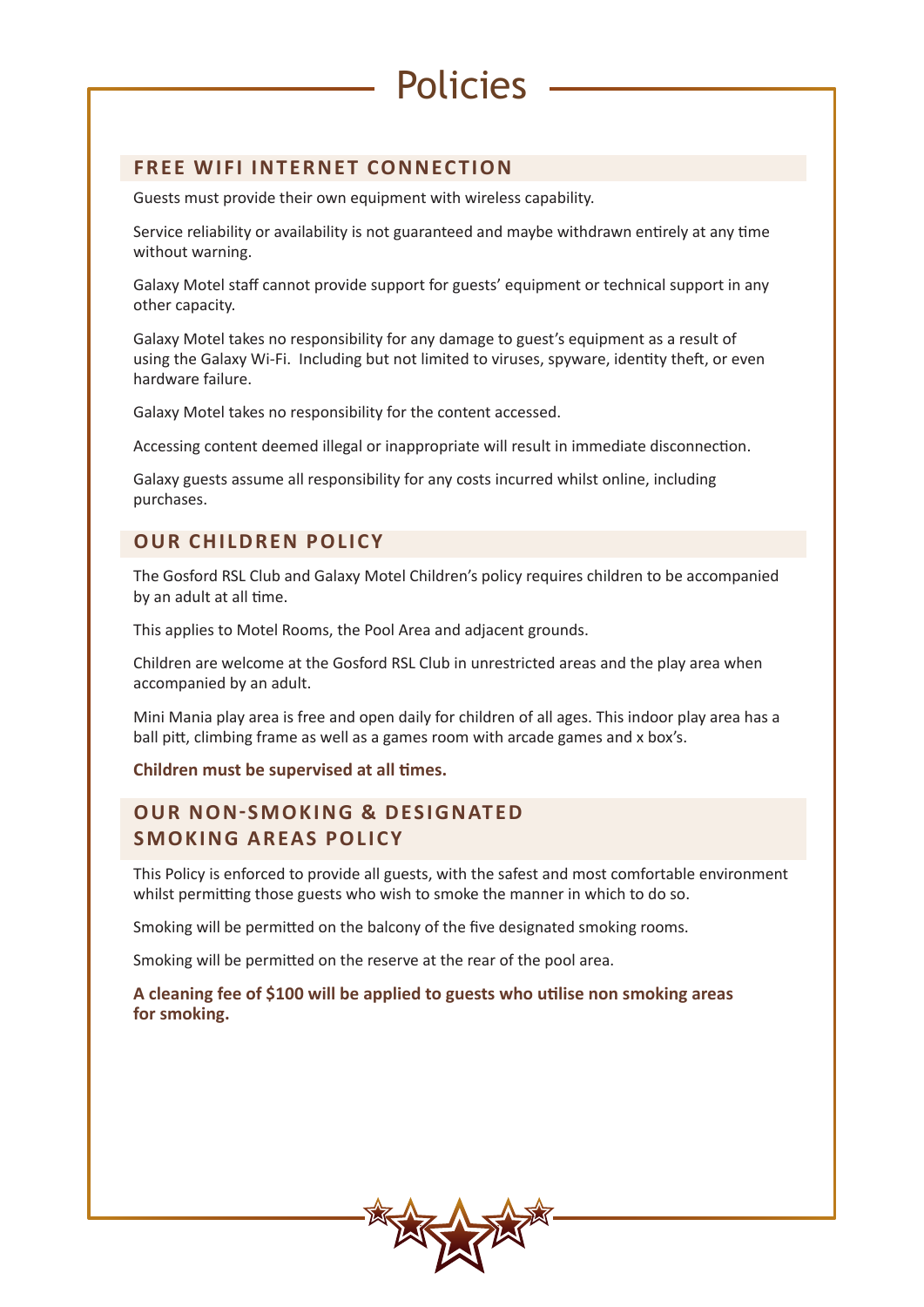# **COMPLIMENTARY ITEMS**

The Galaxy Motel provides some items complimentary for your stay.

These items include shampoo, soap, shower caps, sanitary bag, tea, coffee, sugar, equal, biscuits and milk. These will be restocked daily if necessary.

Policies

# **NON-COMPLIMENTARY ITEMS**

Other items are available for you to use during stay, if you wish to take them home these charges will be applied to your credit card.

| <b>Bathroom</b>        |                                 |  |
|------------------------|---------------------------------|--|
| Wall mounted dispenser | \$50 (soap or shampoo)          |  |
| Kleenex holder         | \$20                            |  |
| Towel                  | \$30                            |  |
| Hand towel             | \$20                            |  |
| Wash cloth             | \$10                            |  |
| <b>Bath Mat</b>        | \$30                            |  |
| Hairdryer              | \$50                            |  |
| Waste basket           | \$30                            |  |
| Pool                   |                                 |  |
| Towel                  | \$30 (available from reception) |  |
| <b>Bedroom</b>         |                                 |  |
| Suitcase stand         | \$100                           |  |
| Blanket                | \$100                           |  |
| <b>Bed runner</b>      | \$100                           |  |
| Pillow                 | \$50                            |  |
| Pillow cases           | \$10                            |  |
| Waste basket           | \$50                            |  |
| <b>Kitchenette</b>     |                                 |  |
| Condiments tray        | \$20                            |  |
| Kettle                 | \$50                            |  |
| Toaster                | \$50                            |  |
| Microwave              | \$200                           |  |
| Plate                  | \$10                            |  |
| Bowl                   | \$10                            |  |
| Cup/ saucer or mug     | \$10                            |  |
| Cutlery                | \$2                             |  |
| Wine glass             | \$10                            |  |
| <b>Wardrobe</b>        |                                 |  |
| Iron                   | \$50                            |  |
| Ironing board          | \$50                            |  |
| Pillow                 | \$50                            |  |
| <b>Blanket</b>         | \$100                           |  |

Safe \$300